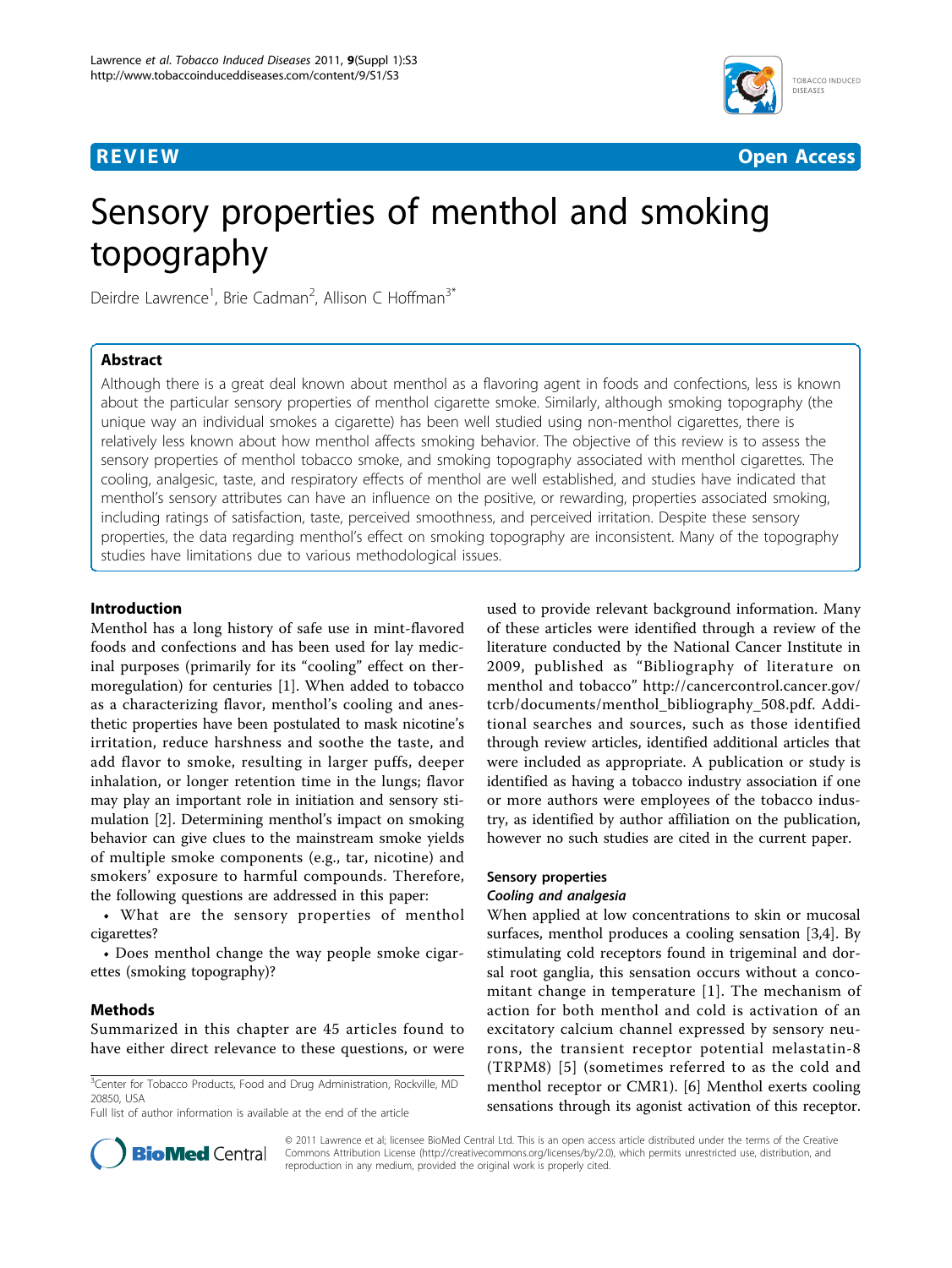Menthol also stimulates the warm-activated transient receptor potential vanilloid channel 3 (TRPV3) thermoreceptor and inhibits the noxious, heat-activated transient receptor potential cation channel, subfamily A, member 1 (TRPA1) thermoreceptor (sometimes referred to as mustard oil-sensitive receptor [[1](#page-6-0),[7\]](#page-6-0). In the oral cavity, menthol enhances cold sensations, but can either enhance or attenuate feelings of warmth [\[8](#page-6-0)].

In high concentrations, menthol can produce a burning or irritating sensation [[3](#page-6-0)]. Menthol may activate pain-receptors (nociceptors) expressing TRPM8, causing these hot or irritating sensations [[9](#page-6-0)]. The ability of menthol to stimulate or irritate the nerves in the mouth and throat contribute to its impact, a key component of the perceived strength of a cigarette [[10\]](#page-6-0). Dessirier et al [[5](#page-6-0)] showed that menthol is self-desensitizing, meaning that it has a prolonged reduction in subsequent menthol-evoked irritation. Successive administration of 0.3% menthol on the tongue resulted in progressively decreasing intensity of menthol irritation. Furthermore, menthol desensitized the tongue to nicotine, reducing nicotine's irritating effects. The authors concluded that menthol's cross-desensitization and potential cooling effects would reduce the degree of nicotine-induced irritation. This could enhance the acceptance of tobacco products and result in a subsequent increase in consumption of mentholated tobacco products [[3\]](#page-6-0).

In addition to self-desensitization, menthol crossdesensitizes a class of capsaicin-sensitive nociceptors, resulting in analgesic activity. In rodents, menthol produced dose-dependent analgesic effects, postulated to work via activation of the  $\kappa$  opioid system [[9\]](#page-6-0). Activation of TRPM8 or inhibition of the pain-sensitive TRP1 may mediate the analgesia caused by menthol, as might its direct stimulation of cold fibers [[1,12\]](#page-6-0). Topically, menthol has been shown to have anesthetic effects, and it is used in a variety of dermal pain relief products. In high concentrations, menthol produces a warming sensation, which can relieve pain similar to that of heat therapy [[1\]](#page-6-0). As pain and itching are both mediated by C-fibers, menthol has been shown to have both anti-itch and anti-irritant properties [\[1\]](#page-6-0).

## Ease of respiration

Menthol stimulates laryngeal cold receptors [\[13\]](#page-6-0) and nasal cold receptors in animals [[14\]](#page-6-0). Menthol is often used as a decongestant and gives users the sensation of increased nasal airflow without any physical decongestant activity [\[15](#page-6-0)]. In four different studies, subjects reported a subjective increased sensation of airflow after exposure to menthol vapor or lozenges, even though no physical changes occurred [[4,15-17\]](#page-6-0). Similarly, Nishino et al [[18\]](#page-6-0) found that nasal inhalation of menthol reduces the sensation of respiratory discomfort associated with loaded breathing (increased breath resistance) in a study of 11 subjects. Stimulation of cold receptors in the airway is thought be the mechanism of action for these perceived sensations of nasal decongestion and respiratory ease [[18](#page-6-0)].

In vivo experiments indicate that inhalation of menthol can inhibit ventilation in guinea pigs [\[19\]](#page-6-0) and in newborn dogs [[20\]](#page-6-0). In humans, ingestion of a menthol lozenge significantly increased time between breath intake and exhalation or breath hold time [[21](#page-6-0)]. In addition, menthol reduced bronchoconstriction in guinea pigs by relaxing preconstricted bronchi in vitro [[22\]](#page-6-0) and inhibited airway smooth muscle contraction in vivo [[23\]](#page-6-0). By inhibiting respiratory rates and increasing the perception of airflow, it has been postulated that menthol may alter inhalation patterns during smoking [[10\]](#page-6-0). Menthol has also been shown to be an effective antitussive (cough-suppressant) in animals [[24](#page-7-0)] and humans [\[17\]](#page-6-0). At low concentrations, the inhalation of menthol facilitates expectoration [\[4](#page-6-0)].

## Taste and smell of menthol

Menthol gives plants of the Mentha species their typical minty aroma and flavor [\[8](#page-6-0)]. In addition to the mint flavor, menthol can produce a bitter taste when applied to certain areas of the tongue, similar to capsaicin [[25\]](#page-7-0). Menthol-flavored chewing gum elicited higher amounts of saliva compared with nicotine-containing gum and placebo gum in a study of 25 nonsmokers [[26](#page-7-0)]. Similarly, in a cross-sectional study with 161 participants, menthol smokers reported an increased feeling of "wetness" in the mouth with menthol cigarettes; the researchers hypothesized that increased saliva may facilitate dissolution and absorption of nicotine in the mouth [\[27](#page-7-0)].

In summary, the sensory and physiologic impacts of menthol as it is inhaled are complex. As menthol and nicotine are inhaled together, both will activate sensory nerve endings in the oral, nasal, and pulmonary mucosae [[3\]](#page-6-0). Menthol stimulates thermoreceptors and nociceptors, as well as olfactory, taste and trigeminal sensory receptors [[8](#page-6-0)]. The varying effects of menthol—cooling and warming, irritating and analgesic, depressed ventilation and ease of inhalation—depend on concentration and formulation, duration of exposure, and temporal factors.

## Sensory qualities associated with smoking menthol cigarettes

Consistent with menthol's cooling, respiratory, and anesthetic effects, smokers indicate that menthol cigarettes reduce irritating effects, have a soothing effect on the lungs, and are less harsh and smoother than nonmenthol cigarettes [[2](#page-6-0)]. Taste and flavor are also given as reasons for smoking menthol cigarettes [[2,](#page-6-0)[28\]](#page-7-0). Levin et al [[29\]](#page-7-0) analyzed how chemosensory flavor cues affect preference in a group of menthol and non-menthol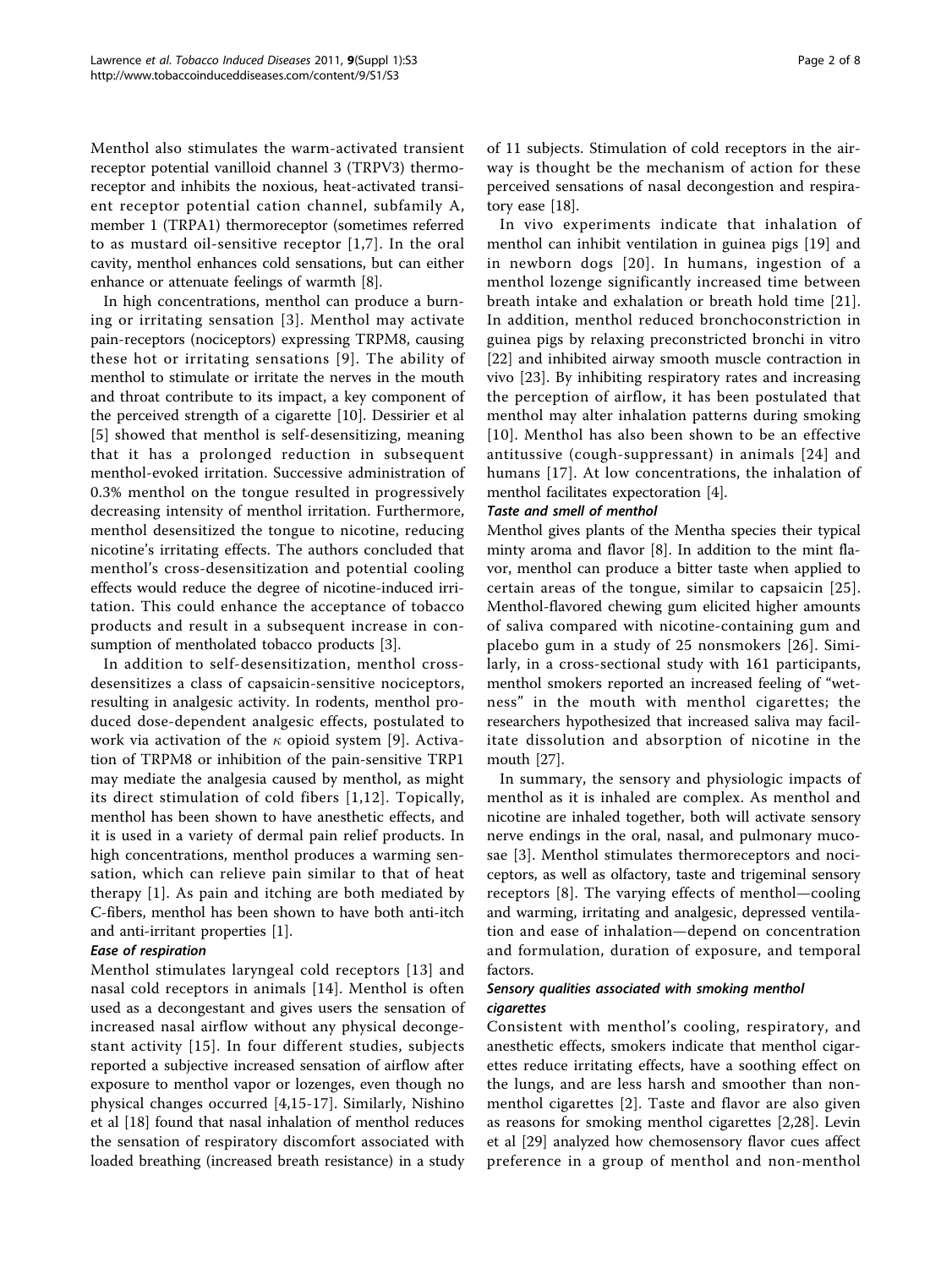smokers. Five different types of flavors were added to a cigarette substitute, two menthol-like and three tobacco-like. The addition of flavors, especially mint, increased the acceptability of cigarette substitutes. In addition, both types of smokers liked the menthol flavors more than the placebo. The authors hypothesized that flavor and cooling sensations may provide a substitute for the tracheal stimulation involved in cigarette satisfaction [[29](#page-7-0)].

Although it is difficult to assess just how menthol's physiologic effects play into a smoker's experience, two studies that reviewed publicly available internal tobacco industry documents indicate that menthol's properties are used to alter numerous aspects of smoking [[10,](#page-6-0)[30](#page-7-0)]. Publicly available internal tobacco industry documents indicate the anesthetic properties of menthol are used to reduce pain sensations, mask the irritation of smoke, and enable initiation and increase uptake [[10\]](#page-6-0). Menthol's cooling properties help alleviate the harshness associated with smoking and allow it to function as a "smokesoothing" agent [[10\]](#page-6-0). Menthol is used to stimulate cold receptors, increase the "bite" (or strength) of smoking, and contribute to the sensory perceptions of smoke in the mouth and throat [[10\]](#page-6-0). According to a review of publicly available tobacco industry documents, research associated with the tobacco industry found that menthol or mint-like flavor appears to be a main contributor to why some smokers choose menthol cigarettes [[30\]](#page-7-0). Focus groups conducted by the tobacco industry found that non-menthol and menthol smokers define smoothness differently; non-menthol smokers look for absence of throat impact and tobacco taste, whereas menthol smokers define smoothness by absence of throat irritation and bitter flavor [[30](#page-7-0)]. According to the authors, tobacco researchers identified menthol's ability to increase the sensation of airflow and inhibit respiratory rates, which was used to enable deeper inhalation and alter inhalation patterns [\[10](#page-6-0)].

## Smoking topography

A total of eight studies contained information on smoking topography, including research on puff volume, puffs per cigarette, and other topography measures. Puff volume

Seven studies have quantitatively investigated differences in puff volume with relation to cigarettes type or menthol smoker status. Although it has been postulated

that mentholation of cigarettes would allow larger puff volumes, of the seven studies, three of the studies discussed found that menthol cigarettes were associated with decreased puff volume (see Table 1). Two studies failed to find any association between menthol cigarettes and puff volume, and one found that menthol cigarettes was associated with an increased puff volume.

Two studies [[31](#page-7-0),[32\]](#page-7-0) recruited women from the community and used a 2-factor factorial design stratified by ethnicity (Black or White) and menthol/non-menthol preference. Both of these studies allowed women to smoke their usual brand of cigarette ad lib while a flowmeter cigarette holder attached to a differential pressure transducer measured puffing topography. In the first study with 37 participants, women were equally stratified by ethnicity and menthol-smoking status. Contrary to the authors' hypothesis, puff volume was somewhat higher for non-menthol smokers than it was for menthol smokers (48.5 versus 42.7 ml), but the difference did not reach statistical significance. The second study of 95 women using the same parameters (allowed to smoke brand of preference ad lib; equally stratified by race and menthol status) found that menthol smokers had significantly larger puff volumes compared with non-menthol smokers (45.8 versus 37.8 ml, p = .03) [[32](#page-7-0)]. Because these two studies allowed women to smoke their usual brand of cigarette, it is unclear how nicotine and tar yields may have affected topography measurements between the menthol and non-menthol groups since these yields were not controlled for.

Three small, experimental cross-sectional studies involved male participants only. Jarvik et al [[33](#page-7-0)] recruited 10 Black and 10 White men from the Veterans Administration Medical Center; half of the participants in each group smoked primarily menthol cigarettes. Study participants had two sessions, one week apart. In the first session, they smoked a commercially available non-menthol cigarette; in the second, they smoked a commercially available menthol cigarette. The test cigarettes had equivalent nicotine, tar, and carbon monoxide levels. Subjects smoked cigarettes as they normally would while topography measurements were taken on a smoking apparatus fitted with a Fleisch pneumotachygraph. Smoking menthol cigarettes resulted in smaller mean puff volume than the smoking non-menthol cigarettes ( $p < .0001$ ), but there was no difference in the puff volumes of menthol versus non-menthol smokers. Thus,

Table 1 Smoking topography studies comparing puff volume among menthol and non-menthol cigarette smokers.

| Menthol significantly decreased puff                                           | Menthol did not produce a significant effect in puff                            | Menthol significantly increased puff |
|--------------------------------------------------------------------------------|---------------------------------------------------------------------------------|--------------------------------------|
| volume                                                                         | volume                                                                          | volume                               |
| Jarvik et al 1994 [33]<br>McCarthy et al 1995 [34]<br>Nil and Battig 1989 [37] | Ahijevych et al 1996 [31]<br>Miller et al 1995 [35]<br>Strasser et al 2007 [36] | Ahijevych and Parsley 1999 [32]      |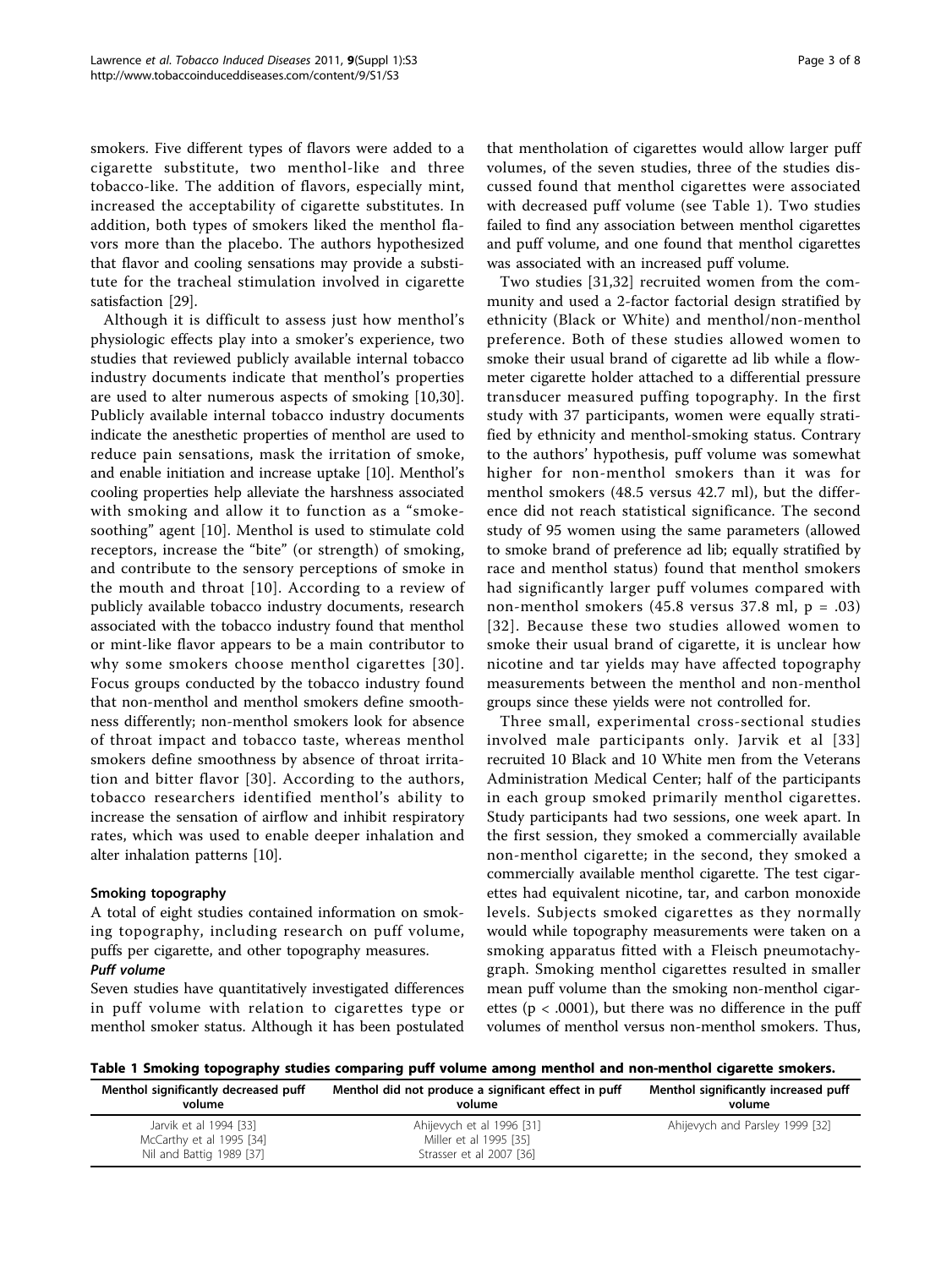these differences appear to be due to smoker, rather than cigarette, characteristics.

A similar study recruited 29 men (11 menthol smokers and 18 non-menthol smokers) from an inpatient drug and alcohol treatment center [[34](#page-7-0)]. In this withinsubjects study, the subjects had two smoking sessions, one week apart, and were randomly assigned to smoke either the menthol or non-menthol cigarette first. The test cigarettes were commercially available brands chosen for their similar yields of tar, nicotine and carbon monoxide. Participants smoked the cigarettes under a rapid-smoking procedure, taking puffs every 15 seconds. The smoker could determine the size of the puff, but maximum volume was 100 cc (only one subject consistently reached this point). Topography measurements were taken in a similar apparatus to Jarvik et al [[33\]](#page-7-0). The mean puff volumes were lower when participants smoked menthol cigarettes than when they smoked non-menthol cigarettes (59.64 vs. 67.15 cc; difference  $-7.51$ ; 95% CI =  $-12.57$ ,  $-2.33$ ). Because of the unusual smoking regimen (puff every 15 seconds), and because the study population was drawn from a treatment center, it may be difficult to generalize these findings.

A study by Miller et al [[35](#page-7-0)] used a similar protocol, but with investigator-applied menthol (one of three doses) to the test cigarettes. Subjects were recruited from an in-patient substance abuse ward. Twelve Black men (six menthol smokers and six non-menthol smokers) were recruited. Non-menthol Marlboro cigarettes were injected with 40 µl of alcohol-based solution that imparted 0, 4, or 8 mg of menthol. Subjects took part in three trials, 1 week apart, with each trial testing a different level of menthol. Using a smoking apparatus, subjects took puffs every 30 seconds (puff volume was set at a maximum of 100 cc). All the smokers took in a cumulative 1,200 cc of smoke before they stopped. The order in which the 12 subjects smoked the menthol levels was counterbalanced by menthol dose to control for order effects. Menthol and non-menthol smokers did not vary in the volume of the puffs they took, F (1, 10) = 0.74, ns. Menthol dosage also did not influence the volume of puffs,  $F(2, 9) = 0.95$ , ns [\[35\]](#page-7-0).

A racially diverse pool of 116 male and female smokers participated in a smoking topography study by Strasser and colleagues [[36](#page-7-0)]. Smoking topography data were collected while subjects smoked their usual brand of cigarette. Menthol smokers were not significantly different from non-menthol smokers when comparing total puff volume or mean puff volume [[36](#page-7-0)].

Finally, Nil and Battig [\[37](#page-7-0)] recruited fifteen smokers (11 women and four men) from a Swiss population. During six different sessions, the subjects smoked six different cigarettes: high (0.8 mg) and low (0.3–0.5 mg) nicotine content cigarettes in each of three taste

categories—menthol, dark, or blond tobacco (two common types of tobacco used in European cigarettes). Puff volume and puff interval were measured under natural smoking conditions and also under forced conditions, in which participants took 30 puffs with a new half-length cigarette presented after every third puff. Usual brand cigarettes were smoked in the last session as a reference. Under natural conditions, puff volume per cigarette was higher in low-yield cigarettes compared with high-yield cigarettes, as is expected due to compensatory smoking. However, the difference only reached significance in the mentholated category (p < .05). Puff volume was greater in both high- and low-yield blond tobacco compared with high-yield menthol tobacco. Under forced conditions, menthol cigarettes had the lowest puff volume as compared to dark or blonde tobacco cigarettes ( $p < .05$ ) [[37\]](#page-7-0).

There were many methodological differences that may impact generalizability of these findings, including small study sizes, use of only men or only women in a study, differences in study design with regard to smoking as usual (ad libitum) smoking vs. rapid-smoking, and differing yield and menthol content of the cigarettes used in the study. These methodological differences make it difficult to make comparisons and draw firm conclusions.

## Puffs per cigarette

Seven studies measured the effect of mentholation on number of puffs per cigarette (puff frequency) and the data for number of puffs per menthol cigarette vs. nonmenthol cigarette are mixed (see Table [2\)](#page-4-0). Jarvik et al [[33\]](#page-7-0) found that subjects took a smaller number of puffs from menthol cigarettes ( $p < .05$ ), and that cumulative puff volume (number of puffs multiplied by volume of puffs) was smaller for smoking menthol cigarettes than it was for smoking non-menthol cigarettes ( $p < .001$ ). McCarthy et al [[34](#page-7-0)] found that fewer puffs were taken when smoking menthol compared with non-menthol cigarettes, and that mean aggregated volume (mean number of puffs multiplied by mean puff volume) was significantly lower for menthol cigarettes ( $p < .001$ ). Also, Nil and Battig [[37\]](#page-7-0) showed that the high-yield menthol cigarette was smoked with significantly fewer puffs per cigarette than all the other cigarettes, with the exception of the dark, high-yield cigarette ( $p < .05$ ).

However, a study of 37 women that compared type of smoker (menthol versus non-menthol) found no difference between their number of puffs per cigarette [[31](#page-7-0)]. Similarly, the dose-controlled trial by Miller et al [[35](#page-7-0)] found that the number of puffs did not differ between menthol and non-menthol smokers and menthol dosage did not influence number of puffs for either type of smoker [[35](#page-7-0)]. Strasser et al [\[36\]](#page-7-0) also failed to find any menthol versus non-menthol differences in number of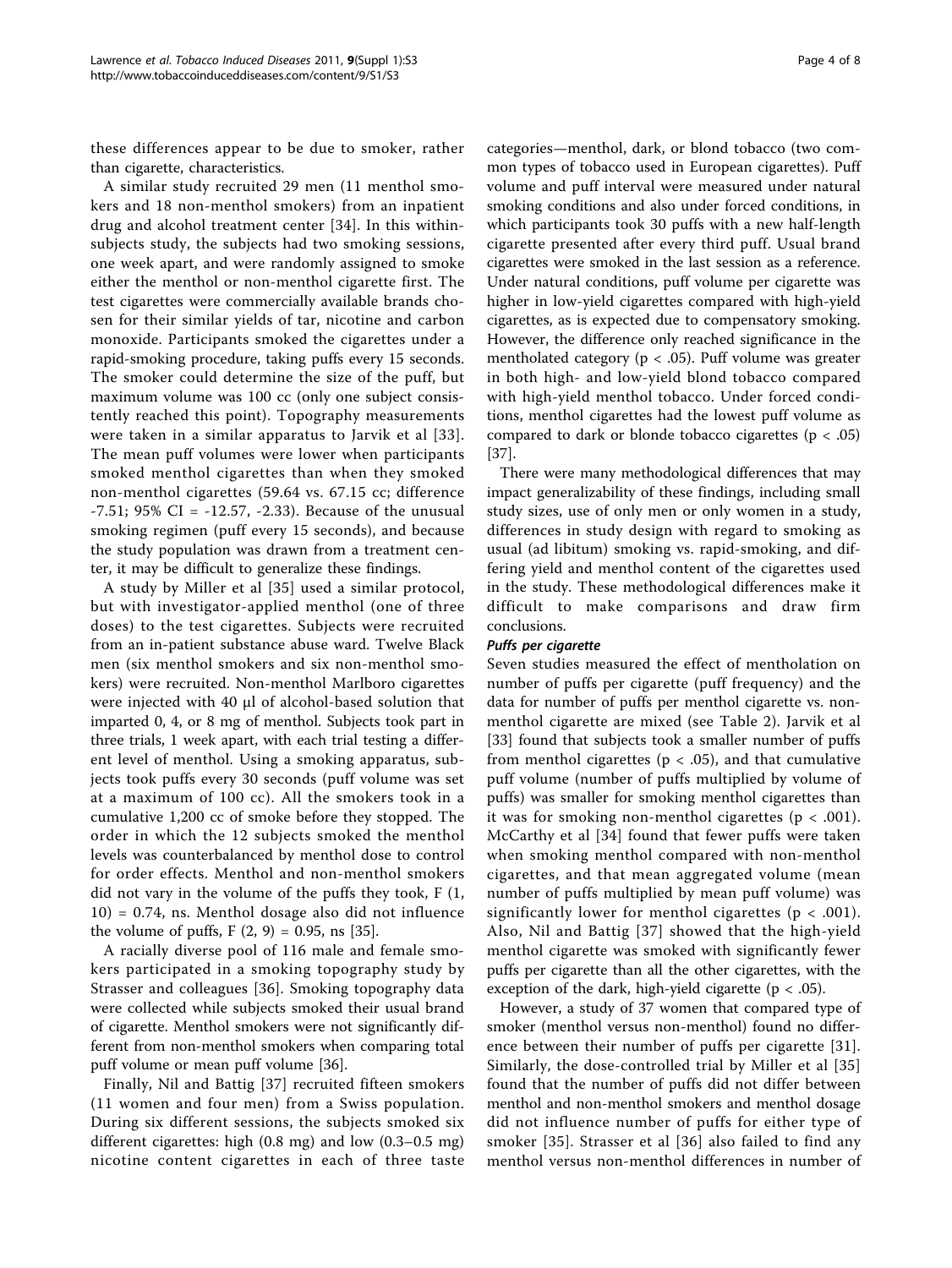| Significantly Fewer Puffs per Menthol Cigarette                                | No Statistically Significant Difference in Number of Puffs per Menthol Cigarette                          |
|--------------------------------------------------------------------------------|-----------------------------------------------------------------------------------------------------------|
| Jarvik et al 1994 [33]<br>McCarthy et al 1995 [34]<br>Nil and Battig 1989 [37] | Ahijevych et al 1996 [31]<br>Caskey et al 1993 [38]<br>Miller et al 1995 [35]<br>Strasser et al 2007 [36] |

<span id="page-4-0"></span>Table 2 Published research studies comparing number of puffs per cigarette among menthol and non-menthol cigarette smokers

puffs when menthol smokers were compared with nonmenthol smokers.

A seventh study by Caskey and colleagues [[38](#page-7-0)] recruited 28 men from an inpatient drug and alcohol treatment center, including in 12 menthol smokers (nine Black, three White) and 16 non-menthol cigarette smokers (eight Black, eight White). Subjects participated in two rapid-smoking trials, either with a non-menthol or menthol cigarette, one week apart. Smoke was manually withdrawn from the cigarette via a syringe, and the smoker inhaled 40 cc of this smoke every 15 seconds until he or she could no longer continue. Although the researchers hypothesized that menthol cigarettes would allow smokers to take more puffs, no difference was found in the mean number of puffs between the two cigarette types; however, the authors concluded they did not have enough power to detect even a large effect size because of their small sample size. Additionally, using regimens different from smokers' usual regimens and subjects who were in-patient drug and alcohol treatment center patients may also affect generalizability [\[38\]](#page-7-0).

In summary, three studies show menthol cigarette smokers taking significantly fewer puffs, while four studies showing no significant difference in number of puffs between menthol and non-menthol cigarettes.

As with the studies of puff volume, there are several methodological weaknesses, including small study sizes, use of only men or only women in a study, differences in study design with regard to smoking as usual (ad libitum) vs. rapid-smoking, and differing cigarette nicotine yields and menthol content. Table 3 shows the study

methodologies that were discussed in the puff volume and puff frequency sections.

The differences in study methodologies may limit the generalizability of any particular study's findings and also make it difficult to compare results and draw firm conclusions.

#### Other topography measures

Three of the studies looked at topography parameters other than puff volume and puff frequency. Jarvik et al [[33\]](#page-7-0) found that mean puff flow rate was significantly lower during menthol cigarette smoking than nonmenthol smoking ( $p < .0001$ ), but that inhaled volume, peak puff flow, puff duration, interpuff interval, and lung retention time did not differ between menthol and nonmenthol cigarettes. Similarly, Ahijevych and Parsley [\[32](#page-7-0)] found no significant differences in mean puff duration, mean interpuff interval, or total puff duration between menthol and non-menthol smokers. Nil and Battig [\[37](#page-7-0)] found that under natural smoking conditions, postpuff inspiratory times (the time over which the tidal volume is delivered following a cigarette puff) significantly increased across the taste categories from menthol cigarettes to dark, and blond tobacco cigarettes ( $p < .01$ ) [\[37](#page-7-0)].

One study measured the potential confounding effect of race/ethnicity on topography measures in a group of menthol-only smokers. Moolchan et al [[38](#page-7-0)] looked at puff volume, puff velocity, puff duration, and CO boost (increase in exhaled CO following smoke inhalation) in a group of 128 adolescent Black and White menthol smokers. Topography measures and CO boost did not differ between the groups.

| Table 3 Methods used in published studies comparing topography measures amongst menthol and non-menthol |  |  |
|---------------------------------------------------------------------------------------------------------|--|--|
| cigarette smokers                                                                                       |  |  |

| Study                                                                                                  | Participants  | <b>Methods</b>                                                                       |  |
|--------------------------------------------------------------------------------------------------------|---------------|--------------------------------------------------------------------------------------|--|
| Ahijevych et al 1996 [31]<br>Ahijevych and Parsley 1999 [32]                                           | Women only    | Both: Ad lib; smoked preferred<br>brand of commercially available<br>cigarettes      |  |
| Caskey et al 1993 [38]<br>Jarvik et al 1994 [33]<br>McCarthy et al 1995 [34]<br>Miller et al 1994 [35] | Men only      | Three rapid-smoking; Jarvik ad lib;<br>All used commercially available<br>cigarettes |  |
| Nil and Battig 1989 [37]                                                                               | Men and women | Ad lib and rapid smoking;<br>Used low and high-yield Swiss<br>cigarettes             |  |
| Strasser et al 2007 [36]                                                                               | Men and women | Ad lib; smoked preferred brand of<br>commercially available cigarettes               |  |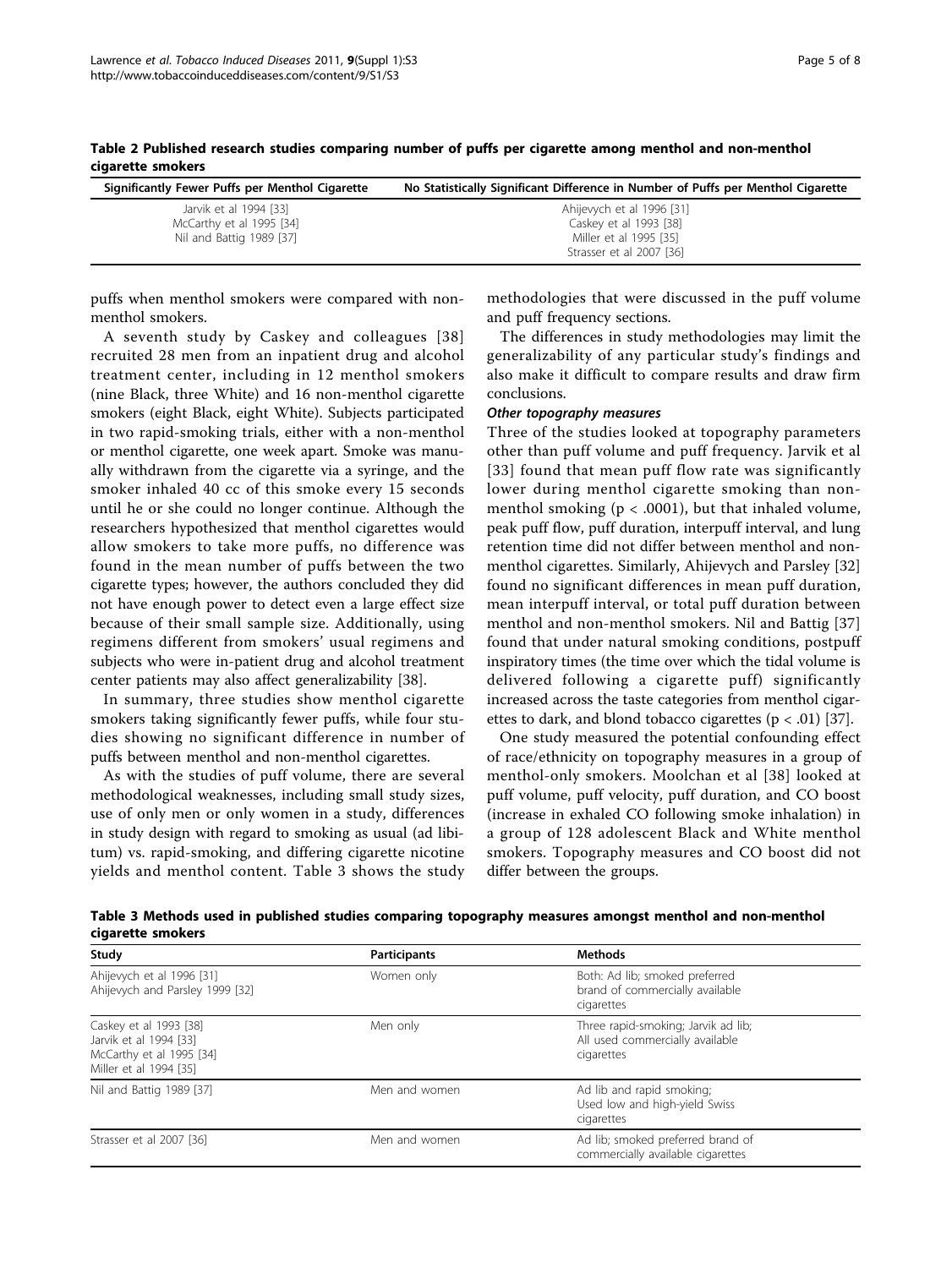#### Self-reported topography

Although topography is generally measured with quantitative measurements, three studies asked qualitative questions regarding menthol cigarette use. In a prospective cohort study of 29,037 smokers, menthol smokers' self-reported inhalation patterns were compared with those of non-menthol smokers. Menthol and nonmenthol smokers reported similar puff frequencies, depths of inhalation, and length of cigarettes smoked [[40\]](#page-7-0). A baseline questionnaire given to 473 smokers in a cessation trial, however, found that menthol smokers believed menthol cigarettes to be more soothing to the throat than non-menthol cigarettes, and they felt they could inhale menthol cigarette smoke easier and deeper than smoke from non-menthol cigarettes [[28\]](#page-7-0). In addition to measuring topography, Jarvik et al [[33\]](#page-7-0) found that subjective ratings of harshness did not differ between cigarette type (menthol or on-menthol) or between menthol and non-menthol smokers. Nil and Battig [\[37\]](#page-7-0) found that smokers rated dark tobacco as harsher than menthol or blond tobacco ( $p < .0001$ ). They also found that higher smoke yield cigarettes were rated as harsher than low-yield cigarettes ( $p < .001$ ).

#### Topography, menthol content and smoke yields

This section focuses specifically on menthol, nicotine, and tar yields as they relate to smoking topography.

#### Menthol content/yields and cigarette preference

Three studies have looked at the effect of menthol content or smoke yield on smoking topography or cigarette preference. Miller et al [[35](#page-7-0)] varied menthol content but found no effect on topography. Nil and Battig [[37](#page-7-0)] found independent effects of smoke taste and smoke yield (nicotine, smoke condensate, CO) on puff volume and puff inhalation time. Increased smoking intensity, as measured by puff volume and puff inspiration time, was associated with menthol cigarettes, whereas low smokeyield cigarettes were associated with increased puff volume, but not changes in puff inspiration time. The authors concluded that inhalation behavior is more sensitive to changes in smoke taste than to changes in smoke yield values, including those for nicotine, smoke condensate and CO [[37\]](#page-7-0). A third experimental study by Pickworth et al [[39](#page-7-0)] recruited 18 menthol and 18 nonmenthol smokers. Each group smoked a low nicotine yield research cigarette with 0.2 mg nicotine, a commercial cigarette with 1.2 mg nicotine, and a high nicotine yield research cigarette with 2.5 mg nicotine. Cigarettes were either menthol or non-menthol, depending on the smoker's usual preference. There was a significant difference in number of puffs per cigarettes for both groups; smokers took an average of 8.4, 11.9, and 12.8 puffs for the commercial, high nicotine yield, and low nicotine yield cigarettes, respectively ( $p < .01$ ). Smokers also smoked the commercial cigarettes faster than high nicotine and low nicotine yield cigarettes ( $p < .01$ ), regardless of whether or not they were menthol or nonmenthol cigarettes. The authors concluded that the topography measures in this study were dependent on differences between the commercial and research cigarettes, rather than nicotine or menthol levels [[41\]](#page-7-0).

### **Discussion**

Studies have indicated that menthol's sensory attributes can have a major influence on the positive, or rewarding, properties associated with smoking, including ratings of satisfaction, taste, perceived smoothness, and perceived irritation [\[2](#page-6-0)[,28](#page-7-0),[45](#page-7-0)]. Focus groups and qualitative studies show that smokers choose menthols for the flavor, perceived ease of inhalation, and smoothness [[30](#page-7-0)]. The cooling and analgesic effects of menthol are well established [\[1,8](#page-6-0)[,46](#page-7-0)] and menthol's taste and respiratory effects have been published in the literature [[47](#page-7-0)]. Because of these properties, many researchers have hypothesized that menthol may affect smoking topography by way of increased breath holding, larger inhaled volume, decreased irritation, or increased palatability, thus leading to greater exposure to smoke toxins and increased nicotine dependence or disease [\[2](#page-6-0)[,28,42](#page-7-0)]. The studies presented in this review, however, do not give a clear picture as to how menthol affects smoking topography. With regard to puff frequency, mentholated cigarettes appear to decrease frequency or have no effect, whereas as the puff volume and exhaled carbon monoxide results are conflicting or contradictory.

As noted, there are significant limitations to the topography studies in the literature. Study size, design, and methodology differences hinder comparisons and the ability to draw firm conclusions [[2\]](#page-6-0). Of the seven studies reviewed, all had less than 100 participants and four had less than 20 participants. Given the large variation in how people smoke, larger sample sizes may be necessary to demonstrate significant differences. Furthermore, three of the studies [[34,35,38\]](#page-7-0) drew their populations from drug and alcohol treatment centers, thereby limiting external validity and the ability to generalize their findings. Four focused on men only [[33-35,38\]](#page-7-0) and two focused on women only [[31](#page-7-0),[32](#page-7-0)]. Five studies had participants smoke menthol and non-menthol cigarettes, while the other studies measured differences between groups (menthol and non-menthol smokers). Studies also differed with regard to how the participants smoked, i.e., ad lib or under rapid smoking protocols. Puff volume and number of puffs per cigarette were the most frequently measured topography parameters, and other parameters, such as length or depth of inhalation or increased breath holding, were not routinely measured.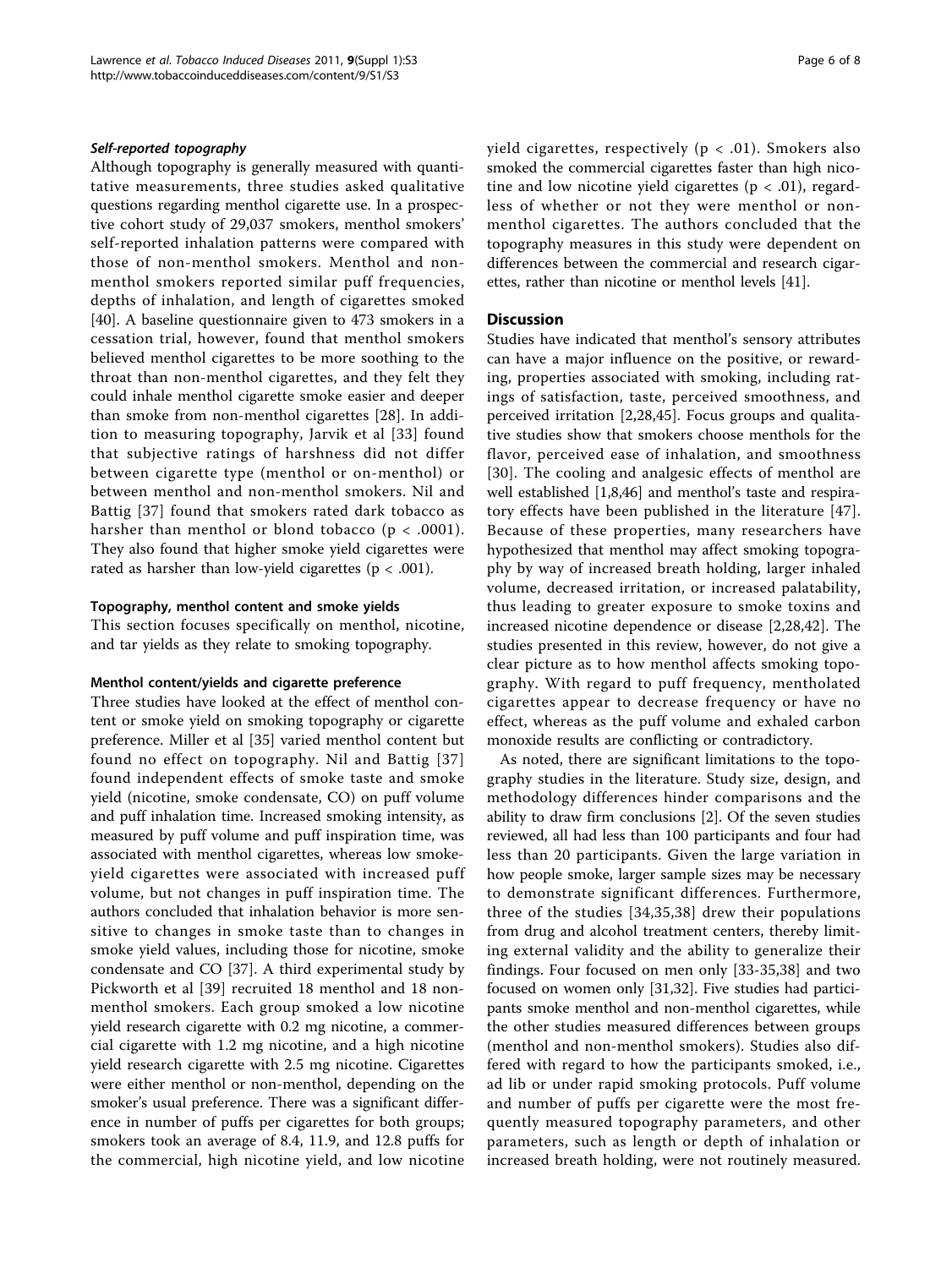<span id="page-6-0"></span>Methodological/logistical problems with regard to measuring some variables, such as inhalation time, were noted in several studies.

While most observational and experimental studies using commercially available menthol cigarettes employed dichotomous descriptors (i.e., menthol or non-menthol), only two studies assessed menthol levels across a range of brands [\[30,43](#page-7-0)]. Their findings indicate that menthol levels have varied over the years and also vary significantly by sub-brand (ultralight, light, mild, non-menthol). The effects of these changes in menthol content on topography results are not clear. Specifications of menthol levels and nicotine yields would help determine which factors affect topography, since menthol may be used to offset reductions in smoke delivery or "impact" (cigarette smoke strength) in low "tar" yield cigarettes [\[43](#page-7-0)].

## Summary

The reviewed research may not allow firm conclusions about menthol's role in smoking topography, but evidence from the tobacco industry documents indicates menthol is a prime player in sensory stimulation and cigarette preference [10]. According to a review of publicly available internal tobacco industry documents, the tobacco industry altered menthol content to ease the harshness of smoking, alter impact, and mask the flavor of tobacco [[30](#page-7-0)]. Although publicly available internal tobacco industry documents provide a wealth of information, they often do not provide numeric data, limiting their utility.

In short, the extant literature does not bridge the gap between what is known about menthol's multifaceted sensory effects and the mechanism by which menthol may alter a smoker's behavior.

#### Acknowledgement

Disclaimer: This article reflects the views of the authors and should not be construed to represent FDA's views or policies.

This article has been published as part of Tobacco Induced Diseases Volume 9 Supplement 1, 2011: Mentholated cigarettes and public health. Publication of this supplement has been supported by the Center for Tobacco Products, Food and Drug Administration. The full contents of the supplement are available online at [http://www.tobaccoinduceddiseases.com/supplements/9/](http://www.tobaccoinduceddiseases.com/supplements/9/S1)  $\subset$ 1

#### Author details

<sup>1</sup>Center for Tobacco Products, Food and Drug Administration from the National Cancer Institute, NIH, USA. <sup>2</sup>Freelance writer, Charlottesville, VA, USA. <sup>3</sup>Center for Tobacco Products, Food and Drug Administration, Rockville, MD 20850, USA.

#### Competing interests

The authors declare that they have no competing interests.

Published: 23 May 2011

#### References

- 1. Harris B: Menthol: a review of its thermoreceptor interactions and their therapeutic applications. International Journal of Aromatherapy 2006, 16(3-4):117-131.
- 2. Ahijevych K, Garrett BE: [Menthol pharmacology and its potential impact](http://www.ncbi.nlm.nih.gov/pubmed/14982706?dopt=Abstract) [on cigarette smoking behavior.](http://www.ncbi.nlm.nih.gov/pubmed/14982706?dopt=Abstract) Nicotine and Tobacco Research 2004, 6(suppl 1):S17-S28.
- 3. Dessirier JM, O'Mahony M, et al: [Oral irritant properties of menthol:](http://www.ncbi.nlm.nih.gov/pubmed/11399291?dopt=Abstract) [sensitizing and desensitizing effects of repeated application and cross](http://www.ncbi.nlm.nih.gov/pubmed/11399291?dopt=Abstract)[desensitization to nicotine.](http://www.ncbi.nlm.nih.gov/pubmed/11399291?dopt=Abstract) Physiology and Behavior 2001, 73(1-2):25-36.
- 4. Eccles R, Jones AS: [The effect of menthol on nasal resistance to air flow.](http://www.ncbi.nlm.nih.gov/pubmed/6886530?dopt=Abstract) The Journal of Laryngology and Otology 1983, 97(8):705-709.
- 5. Kuhn FJP, Kuhn C, et al: [Inhibition of TRPM8 by icilin distinct from](http://www.ncbi.nlm.nih.gov/pubmed/19095656?dopt=Abstract) [desensiti¬zation induced by menthol and menthol derivatives.](http://www.ncbi.nlm.nih.gov/pubmed/19095656?dopt=Abstract) Journal of Biological Chemistry 2009, 284(7):4102-4111.
- 6. McKemy DD: [How cold is it? TRPM8 and TRPA1 in the molecular logic of](http://www.ncbi.nlm.nih.gov/pubmed/15847696?dopt=Abstract) [cold sensation.](http://www.ncbi.nlm.nih.gov/pubmed/15847696?dopt=Abstract) Mol Pain 2005, 1:16.
- 7. Katsura H, Tsuzuki K, Noguchi K, Masafumi MSakagami: [Differential](http://www.ncbi.nlm.nih.gov/pubmed/16831854?dopt=Abstract) [Expression of Capsaicin-, Menthol-, and Mustard Oil-Sensitive Receptors](http://www.ncbi.nlm.nih.gov/pubmed/16831854?dopt=Abstract) [in Naive Rat Geniculate Ganglion Neurons.](http://www.ncbi.nlm.nih.gov/pubmed/16831854?dopt=Abstract) Chem. Senses 2006, 31(7):681-688.
- 8. Eccles R: Menthol and related cooling compounds. Journal of Pharmarcy and Pharmacology 1994, 46(8):618-630.
- 9. Campero M, Baumann TK, et al: [Human cutaneous c fibres activated by](http://www.ncbi.nlm.nih.gov/pubmed/19822550?dopt=Abstract) [cooling, heating, and menthol.](http://www.ncbi.nlm.nih.gov/pubmed/19822550?dopt=Abstract) Journal of Physiology 2009, 587(23):5633-5652.
- 10. Ferris GWayne, Connolly GN: [Application, function, and effects of menthol](http://www.ncbi.nlm.nih.gov/pubmed/14982708?dopt=Abstract) [in cigarettes: a survey of tobacco industry documents.](http://www.ncbi.nlm.nih.gov/pubmed/14982708?dopt=Abstract) Nicotine and Tobacco Research 2004, 6(suppl 1):S43-S54.
- 11. Galeotti N, Di Cesare LMannelli, et al: [Menthol: a natural analgesic](http://www.ncbi.nlm.nih.gov/pubmed/11897159?dopt=Abstract) [compound.](http://www.ncbi.nlm.nih.gov/pubmed/11897159?dopt=Abstract) Neuroscience Letters 2002, 322(3):145-148.
- 12. Sherkheli MA, Gisselmann G, et al: [Menthol derivative WS-12 selectively](http://www.ncbi.nlm.nih.gov/pubmed/18930858?dopt=Abstract) [activates transient receptor potential melastatin-8 \(TRPM8\) ion channels.](http://www.ncbi.nlm.nih.gov/pubmed/18930858?dopt=Abstract) Pakistan Journal of Pharmaceutical Sciences 2008, 21(4):370-378.
- 13. Sant'Ambrogio FB, Anderson JW, et al: Effect of I-menthol on laryngeal [receptors.](http://www.ncbi.nlm.nih.gov/pubmed/2022571?dopt=Abstract) Journal of Applied Physiology 1991, 70(2):788-793.
- 14. Sekizawa SI, Tsubone H, et al: Nasal receptors responding to cold and I[menthol airflow in the guinea pig.](http://www.ncbi.nlm.nih.gov/pubmed/8738897?dopt=Abstract) Respiration Physiology 1996, 103(3):211-219.
- 15. Eccles R, Jawad MS, et al: [The effects of oral administration of \(-\)-menthol](http://www.ncbi.nlm.nih.gov/pubmed/1981905?dopt=Abstract) [on nasal resistance to airflow and nasal sensation of airflow in subjects](http://www.ncbi.nlm.nih.gov/pubmed/1981905?dopt=Abstract) [suffering from nasal congestion associated with the common cold.](http://www.ncbi.nlm.nih.gov/pubmed/1981905?dopt=Abstract) Journal of Pharmacy and Pharmacology 1990, 42(9):652-654.
- 16. Eccles R, Jawad MSM, et al: The effects of L-Menthol on nasal resistance to air-flow and nasal sensation of air-flow in human volunteers suffering from acute upper respiratory-tract infection. Journal of Physiology-London 1989, 417:P131.
- 17. Houghton TM, Beardsmore CS: The effect of menthol on nasal airflow, perception of nasal patency, and cough receptor sensitivity in children aged 10 and 11 years. Thorax 1998, 53(suppl 4):A9.
- 18. Nishino T, Tagaito Y, et al: Nasal inhalation of I-menthol reduces [respiratory discomfort associated with loaded breathing.](http://www.ncbi.nlm.nih.gov/pubmed/9230767?dopt=Abstract) American Journal of Respiratory and Critical Care Medicine 1997, 156(1):309-313.
- 19. Orani GP, Anderson JW, et al: Upper airway cooling and I-menthol reduce [ventilation in the guinea pig.](http://www.ncbi.nlm.nih.gov/pubmed/1864790?dopt=Abstract) Journal of Applied Physiology 1991, 70(5):2080-2086.
- 20. Sant'Ambrogio FB, Anderson JW, et al: [Menthol in the upper airway](http://www.ncbi.nlm.nih.gov/pubmed/1410843?dopt=Abstract) [depresses ventilation in newborn dogs.](http://www.ncbi.nlm.nih.gov/pubmed/1410843?dopt=Abstract) Respiration Physiology 1992, 89(3):299-307.
- 21. Sloan A, De Cort SC, et al: Prolongation of breath-hold time following treatment with an L-menthol lozenge in healthy man. Journal of Physiology 1993, 473:53P.
- 22. Wright CE, Laude EA, et al: [Capsaicin and neurokinin A-induced](http://www.ncbi.nlm.nih.gov/pubmed/9283698?dopt=Abstract) [bronchoconstriction in the anaesthetised guinea-pig: evidence for a](http://www.ncbi.nlm.nih.gov/pubmed/9283698?dopt=Abstract) [direct action of menthol on isolated bronchial smooth muscle.](http://www.ncbi.nlm.nih.gov/pubmed/9283698?dopt=Abstract) British Journal of Pharmacology 1997, 121(8):1645-1650.
- 23. Ito S, Kume H, et al: [Inhibition by the cold receptor agonists menthol and](http://www.ncbi.nlm.nih.gov/pubmed/18647657?dopt=Abstract) [icilin of airway smooth muscle contraction.](http://www.ncbi.nlm.nih.gov/pubmed/18647657?dopt=Abstract) Pulmonary Pharmacology and Therapeutics 2008, 21(5):812-817.